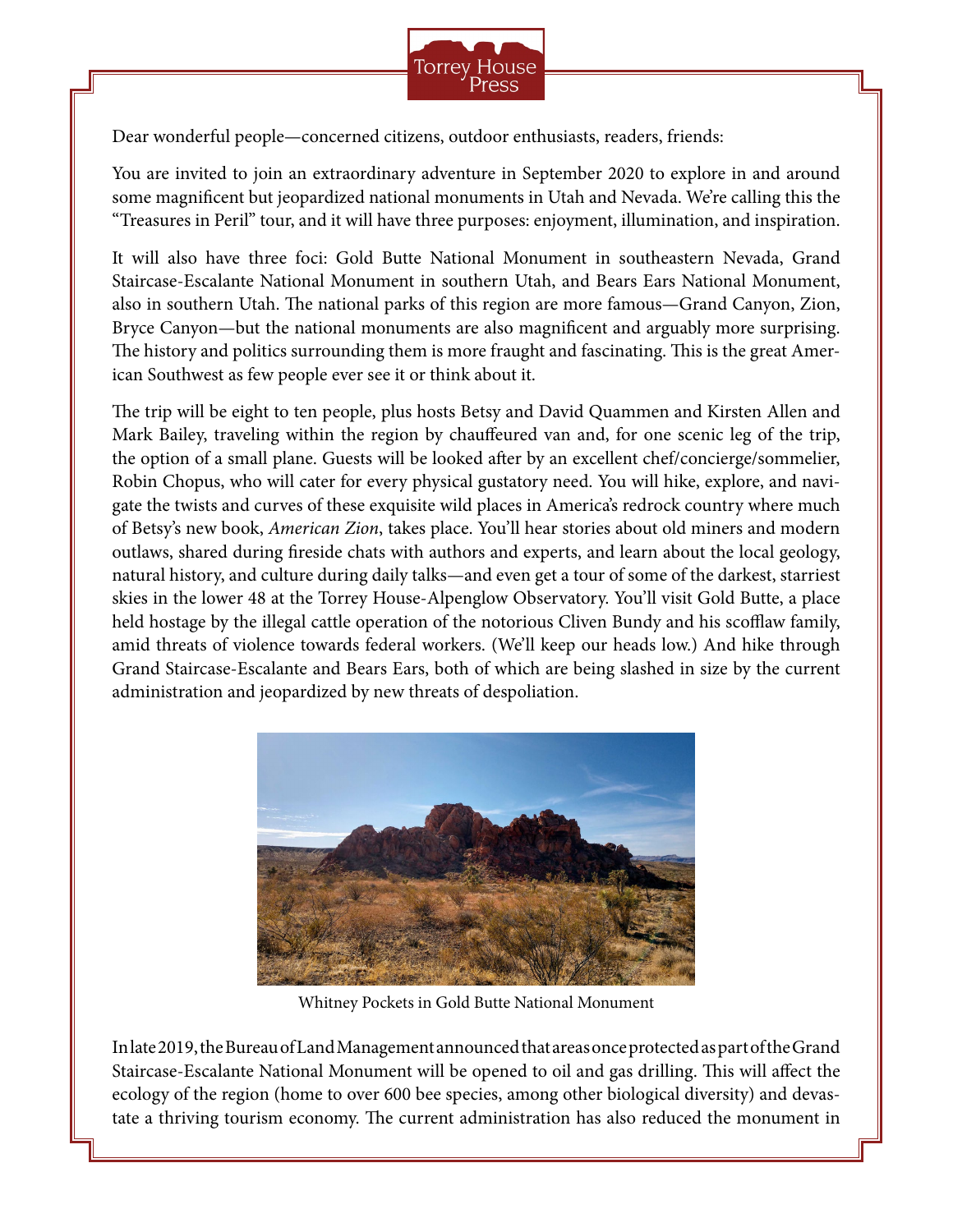

area by 46 percent, leaving previously included lands without essential protection. The politics of it are distressing but not hopeless; individuals and organizations, such as Blake Spalding (co-owner of Hell's Backbone Grill, the acclaimed eatery in Boulder, Utah) and Grand Staircase-Escalante Partners are fighting the boundary reductions in court. You will meet with Blake, tour her farm, and dine on her extraordinary cuisine. For a highly literate account of her work as an activist, chef, and employer, see Kathryn Schulz's recent article in *[The New Yorker](https://www.newyorker.com/magazine/2018/10/01/why-two-chefs-in-small-town-utah-decided-to-sue-president-trump).*

Bears Ears National Monument has also been reduced—by 85 percent, for uranium mining and increased road building. This threatens sacred Native sites and undoes the efforts of five tribal nations who worked together to create this monument. You will hear from Regina Lopez-Whiteskunk, the former Co-Chair of the Bears Ears Inter-Tribal Coalition, about these sacred landscapes and the ongoing battle to protect them. You'll tour the gorgeous landscape of Bears Ears and learn more about the natural and cultural history of this extraordinary area with archaeologist Ralph Burrillo.



House on Fire in Bears Ears National Monument



Mule Canyon in Bears Ears National Monument

Betsy and David and Kirsten and Mark are keen to share all of this, and some aspects of their own work on it and related matters, with you. Betsy's new book will be published in March 2020—*American Zion,* an account of the Mormon history of the region, the militia networks that have arisen, and the ongoing Bundy family feud over public lands—and this trip offers a unique opportunity to experience the stories and issues from her book in the landscapes where they happen. Each participant will get a signed copy of the book. (As preview, here's an Op Ed she wrote for *[The New York Times](https://www.nytimes.com/2016/01/30/opinion/the-war-for-the-west-rages-on.html)* about the Bundy war and its rationale.) David is an author of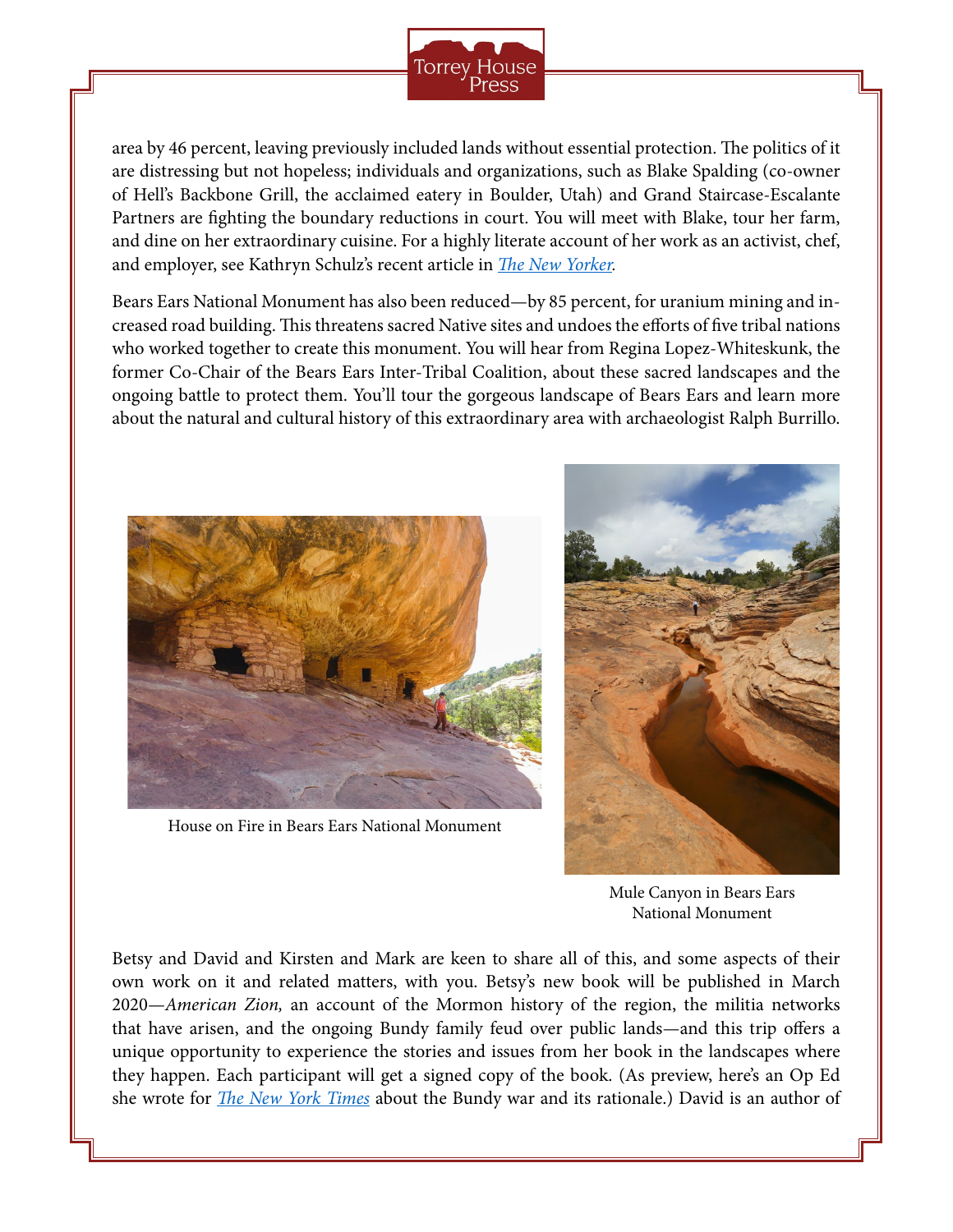

many books and articles (here's his latest in [The New York Times](https://www.nytimes.com/2020/01/28/opinion/coronavirus-china.html)) as well, and was sole writer of the May 2016 special issue of *National Geographic Magazine* on Yellowstone and its meaning as America's first national park. Each person will get a copy of his book *Yellowstone: A Journey through America's Wild Heart*, the book version of this Yellowstone special issue. He'll talk about the Last Wild Places initiative of the National Geographic Society, for which he is writing five magazine stories and eventually a book. (He promises not to discuss molecular phylogenetics, or the ecology of emerging diseases such as Ebola—two of his recent book topics—unless asked.)

Guests will also be joined by Kirsten Johanna Allen and Mark Bailey, executive director and founder, respectively, of Torrey House Press, publisher of Betsy's book. Sixth-generation Utahns with a home near Grand Staircase-Escalante National Monument, Mark and Kirsten established the press to tell important stories about the people, issues, and landscapes of the American West and our everchanging planet. As the only nonprofit literary publisher in the intermountain West, Torrey House Press is filling a cultural gap in the literary landscape with its mission to promote conservation through literature, and this trip will benefit this extraordinary nonprofit. Mark and Kirsten also serve on several conservation group boards, and they will share their intimate knowledge of the landscapes and issues affecting Utah's imperiled national monuments as we explore these world-class wonders. Mark is also proprietor of Torrey House-Alpenglow Observatory, and he'll be our guide to the stars.



The Torrey House-Alpenglow Observatory outside of Grand Staircase-Escalante National Monument

This beautiful trip will be a pilgrimage to these amazing and at-risk sites. We will visit with people who are working to protect them, and we will savor our time within them, some of the greatest and most threatened landscapes the Southwest has to offer. As we visit these rugged lands, we'll enjoy comfortable lodgings and delectable, chef-prepared meals, all inclusive, for \$6500 per person for double occupancy or \$7000 per person for single occupancy, including a \$1500 tax-deductible portion that will support the critical work of Torrey House Press.

American public lands, as you already know, are severely threatened right now. We hope to help you fall more in love with these places, as we have, and join the ranks of their admirers and advocates. This trip is a fundraiser for Torrey House Press, a stalwart publisher that amplifies the voices of conservationists in the region, but it's also an adventurous outing to some wondrous, little-known,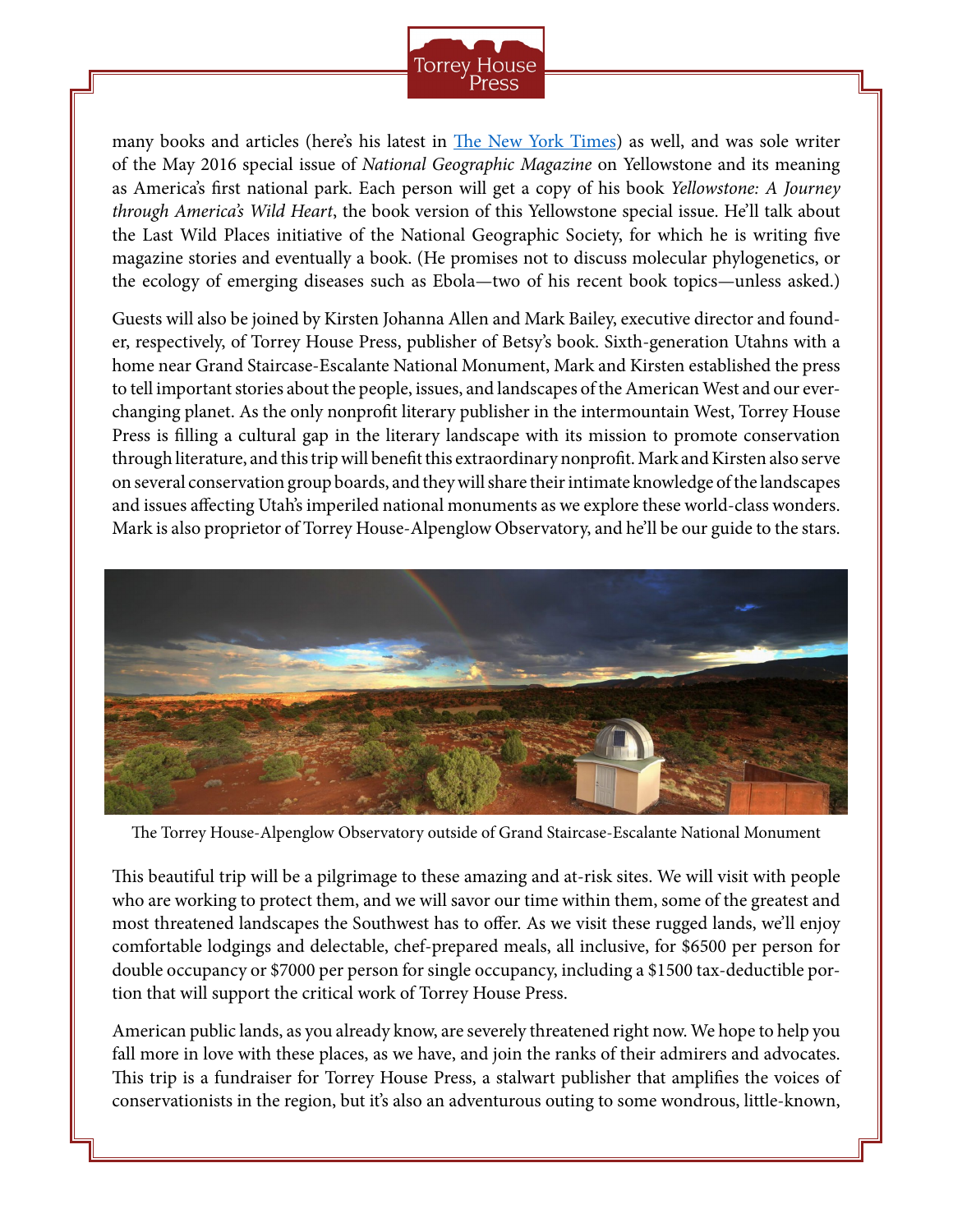

and imperiled wild places. Our goals are to provide a great experience, ignite your enthusiasm and your concern, and invite you to find ways of adding your own energy to protecting American public lands. It's a cause that needs you, and a journey that you will love.

With warm regards,

Betsy and David Quammen

Kirsten Allen and Mark Bailey













Kirsten Allen Mark Bailey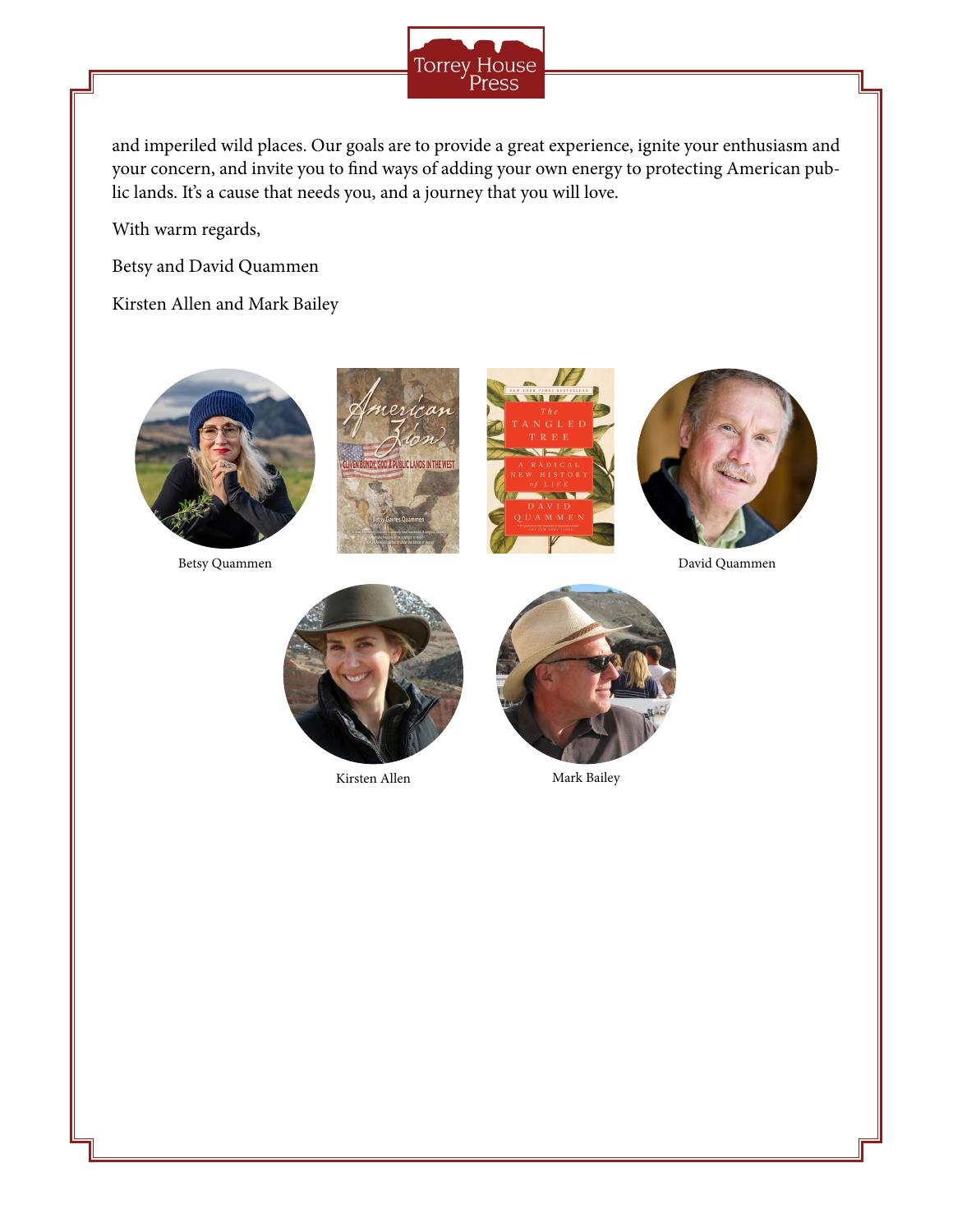

#### **Treasures in Peril Tour Itinerary September 12 – 20, 2020**

### **September 12 (check out 13th): Begin in St. George, UT**

- Stay at Inn on the Cliff
- Dinner at Cliffside Restaurant
- Fireside chat with Betsy and David Quammen who will introduce the tour and their books

## **September 13 – 14 (check out 15th): Boulder, UT**

- Breakfast at Cliffside Restaurant
- Drive through Zion National Park and Grand Staircase-Escalante National Monument
- Lunch stop at Mossy Cave Trailhead
- Optional hike: Upper Calf Creek Falls (2 ½ miles)
- Stay at Boulder Mountain Guest Ranch
- Dinner at Boulder Mountain Guest Ranch
- Fireside chats with David Quammen (science and American public lands) and Betsy Gaines Quammen (Mormon settlement and the Cliven Bundy saga)
- Breakfast at Boulder Mountain Guest Ranch
- Guided geology hike in Escalante slot canyons
- Dinner at the world famous Hell's Backbone Grill (see this wonderful piece in [The New Yorker](https://www.newyorker.com/magazine/2018/10/01/why-two-chefs-in-small-town-utah-decided-to-sue-president-trump))
- Star party with Mark Bailey, Alpenglow-Torrey House Observatory

### **September 15 – 16 (check out 17th): Bears Ears National Monument**

- Breakfast at Boulder Mountain Guest Ranch
- Drive through Capitol Reef National Park to Bears Ears National Monument
- Lunch stop at Mule Canyon Ruins
- Hike to House on Fire Ruins (2 miles)
- Stay at Valley of the Gods in Bears Ears National Monument
- Dinner at Valley of the Gods
- Fireside chat with Regina Lopez-Whiteskunk, Co-Chair of the Bears Ears Inter-Tribal Coalition (The Story of Bear Ears)
- Guided hike and lunch with archaeologist Ralph Burrillo
- Evening cocktails at Muley Point

### **September 17 – 18 (check out 19th): Gold Butte National Monument**

- Breakfast at Valley of the Gods
- Private flight from Bluff to Mesquite, NV
- Stay at Mesquite condos
- Dinners and lunches TBA
- Tour of Gold Butte National Monument—hikes and petroglyph walls with Steve Dudrow, Friends of Gold Butte

### **September 19-20 (check out 20th): St. George**

- Stay at Inn on the Cliff
- Dinner at Cliffside Restaurant
- Afternoon author event with Betsy and David Quammen at the Book Bungalow
- Fireside chat with Tamra Borchardt-Slayton, chair of the Paiute Indian Tribe of Utah
- Breakfast at Cliffside Restaurant
- Depart